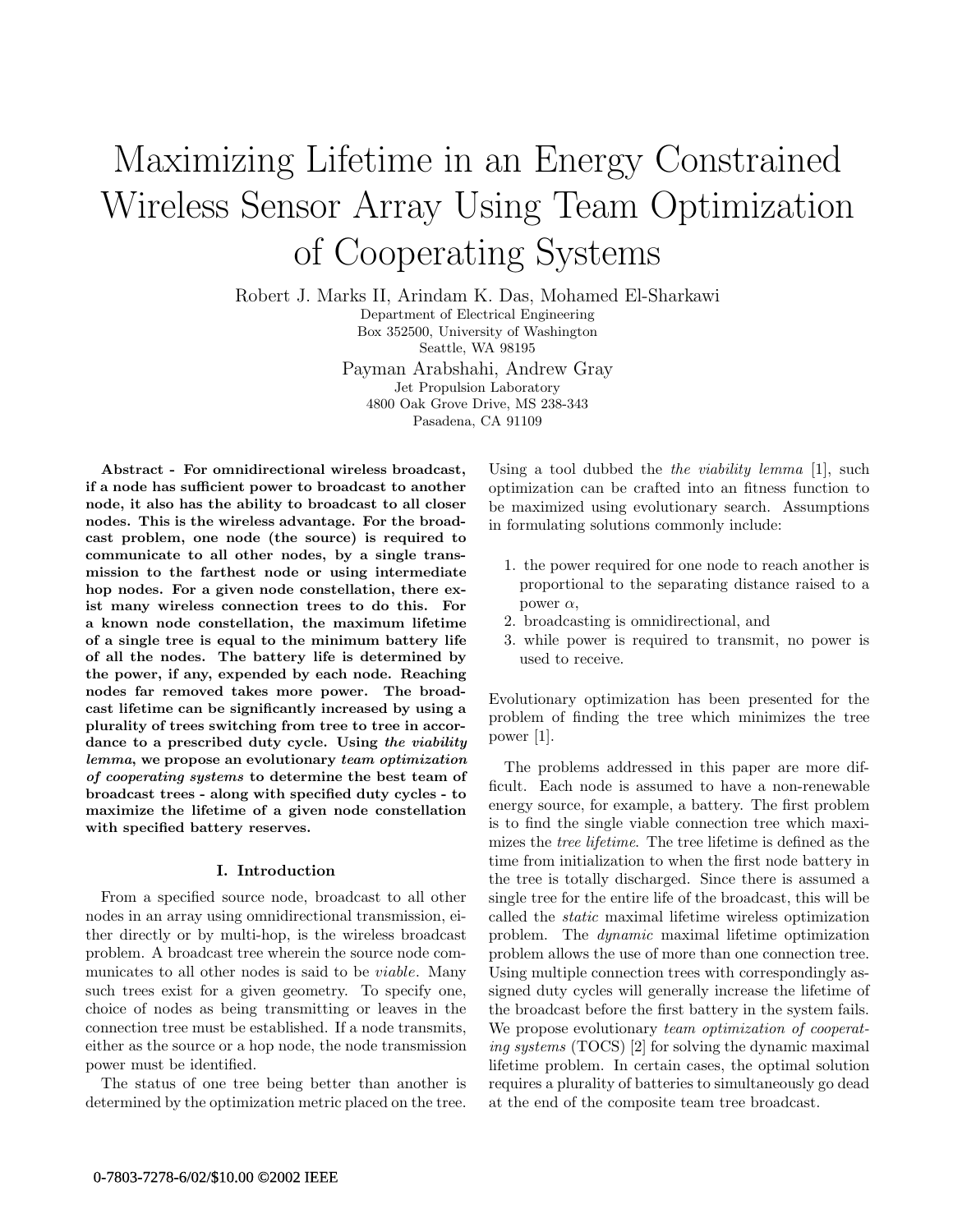# II. The Viability Lemma

Recently, a tool useful for wireless multihop broadcasting optimization, dubbed the viability lemma has been proposed [1]. A total of N nodes are dispersed and characterized by an  $N \times N$  distance matrix, **D**. The element  $(D)_{24} = (D)_{42}$ , for example, is the distance between the second and fourth node. One node in the constellation is designated the source node. Using omnidirectional broadcast for all nodes and the wireless advantage, we desire to communicate the message emanating from the source node, either directly or by hop, to all remaining nodes. This is the wireless broadcast problem. The



Fig. 1. An example of three different methods of covering the nodes when C is the source node. Each individual tree is a static solution for wireless broadcast. They may also act in concert for a dynamic solution wherein broadcast is switched from tree to tree in accordance to a prescribed duty cycle.

power required to communicate between nodes is proportional to the distance between them raised to the power of  $\alpha$ . The *power matrix*, **P**, is obtained by raising each of the elements in the distance matrix,  $\mathbf{D}$ , to the power  $\alpha$ . The element  $({\bf P})_{24} = ({\bf P})_{42}$  is proportional to the power required for node 2 to communicate with node 4. Three viable trees for wireless broadcast in a 7-node constellation with C being the source node are shown in Figure 1. Assuming  $\alpha = 2$ , the power matrix for the constellation in Figure 1 is:

$$
\mathbf{P} = \begin{bmatrix} 0 & 1 & 10 & 2 & 4 & 2 & 8 \\ 1 & 0 & 5 & 1 & 1 & 5 & 5 \\ 10 & 5 & 0 & 4 & 2 & 16 & 2 \\ 2 & 1 & 4 & 0 & 2 & 4 & 2 \\ 4 & 1 & 2 & 2 & 0 & 10 & 4 \\ 2 & 5 & 16 & 4 & 10 & 0 & 10 \\ 8 & 5 & 2 & 2 & 4 & 10 & 0 \end{bmatrix} \begin{bmatrix} A \\ B \\ C \\ C \\ E \\ F \end{bmatrix}
$$
 (1)

The *rank matrix*,  $\bf{R}$ , is obtained by ranking each row of the power matrix, P, from smallest to largest. For the power matrix in (1), the rank matrix is:

$$
\mathbf{R} = \begin{bmatrix} 0 & 1 & 2 & 2 & 4 & 8 & 10 \\ 0 & 1 & 1 & 1 & 5 & 5 & 5 & 5 \\ 0 & 2 & 2 & 4 & 5 & 10 & 16 & C \\ 0 & 1 & 2 & 2 & 2 & 4 & 4 & 0 \\ 0 & 1 & 2 & 2 & 4 & 4 & 10 & E \\ 0 & 2 & 4 & 5 & 10 & 10 & 16 & F \\ 0 & 2 & 2 & 4 & 5 & 8 & 10 & G \end{bmatrix} \begin{bmatrix} A \\ B \\ C \\ C \\ E \\ F \\ G \end{bmatrix}
$$
 (2)

A *cut vector*,  $\overrightarrow{\chi_R}$ , referenced to the rank matrix, is an N-element vector (where N is the number of nodes in the network) containing integers between  $1$  and  $N$ . Each element of a cut vector specifies a corresponding element of the rank matrix. For example, if the second element (corresponding to node  $B$ ) of a cut vector is '3', the third element of the second row of the rank matrix is chosen. This value is the power level of node B for that cut vector and is used to threshold all elements in the second row of the power matrix. Those elements below the threshold are set to zero and those equal or above to one. The resulting matrix of ones and zeros is the *transfer matrix*, H. For the cut vector

$$
\chi_R^* = \begin{bmatrix} 3 \\ 3 \\ 3 \\ 1 \\ 4 \\ 4 \\ 1 \\ 1 \end{bmatrix} \begin{array}{c} A \\ B \\ C \\ C \\ E \\ E \\ F \\ G \end{array} \tag{3}
$$

the transfer matrix is:

$$
\mathbf{H}[\chi_R^{\star}] = \begin{bmatrix} 1 & 1 & 0 & 1 & 0 & 1 & 0 \\ 1 & 1 & 0 & 1 & 1 & 0 & 0 \\ 0 & 0 & 1 & 0 & 1 & 0 & 1 \\ 0 & 0 & 0 & 1 & 0 & 0 & 0 \\ 0 & 0 & 0 & 1 & 0 & 0 & 0 \\ 0 & 1 & 1 & 1 & 1 & 0 & 0 \\ 0 & 0 & 0 & 0 & 0 & 1 & 0 \\ 0 & 0 & 0 & 0 & 0 & 0 & 1 \end{bmatrix} \begin{bmatrix} A \\ B \\ C \\ C \\ E \\ F \\ G \end{bmatrix}
$$
 (4)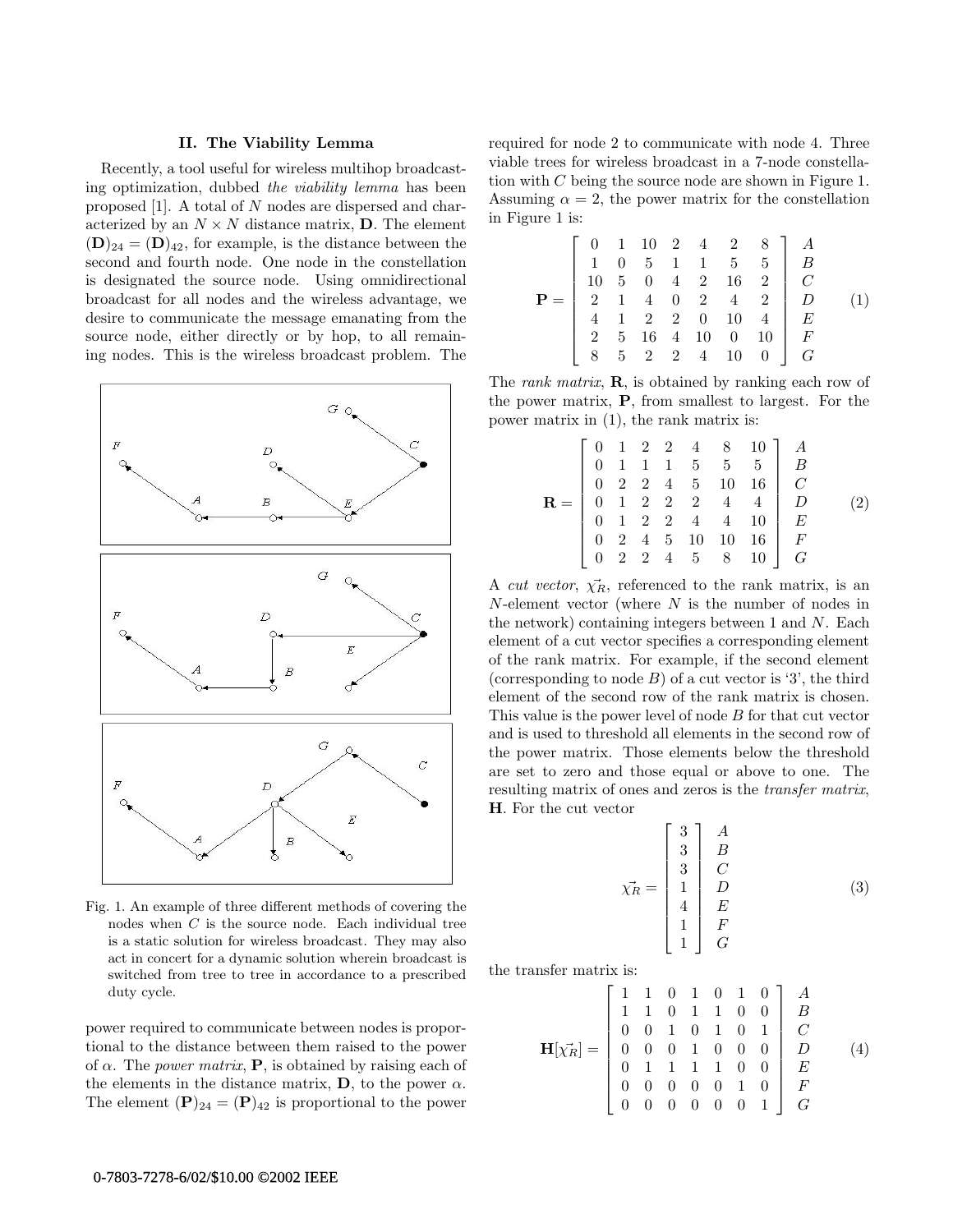To illustrate interpretation of (4), the third row, corresponding to node  $C$ , dictates that node  $C$  has sufficient power to reach nodes C, E and G.

The viability lemma is a computationally efficient tool which indicates whether the power settings at different nodes are sufficient for the source node to communicate, either directly or by hopping, to all other nodes. When this is true, there exists an associated viable broadcast tree. Each cut vector also has a corresponding cost. For the minimum power broadcast tree problem, the cost is equal to the total tree power corresponding to the optimal cut vector. The cut vector, over which search can be performed, provides a monotonic search structure. If a cut is viable, increasing one or more elements in the cut vector also corresponds to a viable cut. Conversely, if a cut is not viable, decreasing one or more elements in the cut vector results in a non-viable cut. A viable cut is on the viability boundary when reduction of any element in the cut by one renders the cut unviable. For many optimization criteria, including minimum power and maximum lifetime, the optimal solution lies on the viability boundary.

Let the source node be node  $n$ . One manifestation of the viability lemma states that the cut is viable if the *n*th row of **H** raised to the power of  $N - 1$  in a Boolean fashion<sup>1</sup> contain all ones. Since this is true for the transfer matrix in  $(4)$ , the cut in  $(3)$  is viable. The upper most tree in Figure 1 is a possible manifestation of this cut. More in-depth explanation and alternate more computationally efficient versions of the viability lemma exist [1].

# III. Static Energy Constrained Wireless Broadcasting

Maximizing the lifetime of a system for a single viable tree is the static energy constrained wireless broadcasting problem. The system assumptions are the same as minimal power broadcasting with the addition that each node has a battery with known energy. The tree is chosen to maximize the time over which the system can operate before a node in the tree goes dead. The optimization problem is similar to that of minimal power broadcasting, except a different cost function is used.

# A. Node Energy

The initial battery energy of each node is known and can be expressed as an N dimensional vector,  $E(0)$  with units of joules. For the  $N = 7$  node example in Figure 1

<sup>1</sup>Multiplies are replaced by logical AND's and additions by logical OR's.

a possible energy vector is:

$$
\vec{E}(0) = \begin{bmatrix} 15 & A \\ 12 & B \\ 16 & C \\ 20 & D \\ 44 & E \\ 11 & F \\ 13 & G \end{bmatrix} \tag{5}
$$

### B. Lifetime Matrix

For a node transmitting at a constant power level P, a linear model of the residual energy in its battery at time  $t$  is:

$$
E(t) = (E(0) - Pt) \mu (T - t)
$$

where  $\mu(\cdot)$  denotes a unit step. The battery lifetime <sup>2</sup> is:

$$
T = \frac{E(0)}{P}.
$$

Using the power matrix  $P$ , a battery lifetime matrix,  $T$ , can be computed as follows:

$$
\mathbf{T}_{mn} = E_m / \mathbf{P}_{mn}; \ 1 \leq m, n \leq N
$$

where  $E_m$  is the mth element of the vector  $\vec{E}(0)$  in (5). For the power matrix in  $(1)$  and the energy vector in  $(5)$ , the battery lifetime matrix is:

$$
\mathbf{T} = \begin{bmatrix} \infty & 15 & \frac{3}{2} & \frac{15}{2} & \frac{15}{4} & \frac{15}{2} & \frac{15}{8} \\ 12 & \infty & \frac{12}{5} & 12 & 12 & \frac{12}{5} & \frac{12}{5} \\ \frac{8}{5} & \frac{16}{5} & \infty & 4 & 8 & 1 & 8 \\ 10 & 20 & 5 & \infty & 10 & 5 & 10 \\ 11 & 44 & 22 & 22 & \infty & \frac{22}{5} & 11 \\ \frac{11}{2} & \frac{11}{5} & \frac{11}{16} & \frac{11}{4} & \frac{11}{10} & \infty & \frac{11}{10} \\ \frac{13}{8} & \frac{13}{5} & \frac{13}{2} & \frac{13}{2} & \frac{13}{4} & \frac{13}{10} & \infty \end{bmatrix} \begin{array}{c} A \\ B \\ C \\ C \\ E \end{array}
$$
 (6)

#### C. System Lifetime

How long will a viable cut last until the first battery totally discharges? This can be answered straightforwardly by point-by-point consideration of the battery lifetime matrix with respect to the transfer matrix in (4). The

<sup>&</sup>lt;sup>2</sup>Assuming a constant  $P$  profile and a continuous packet transmission process.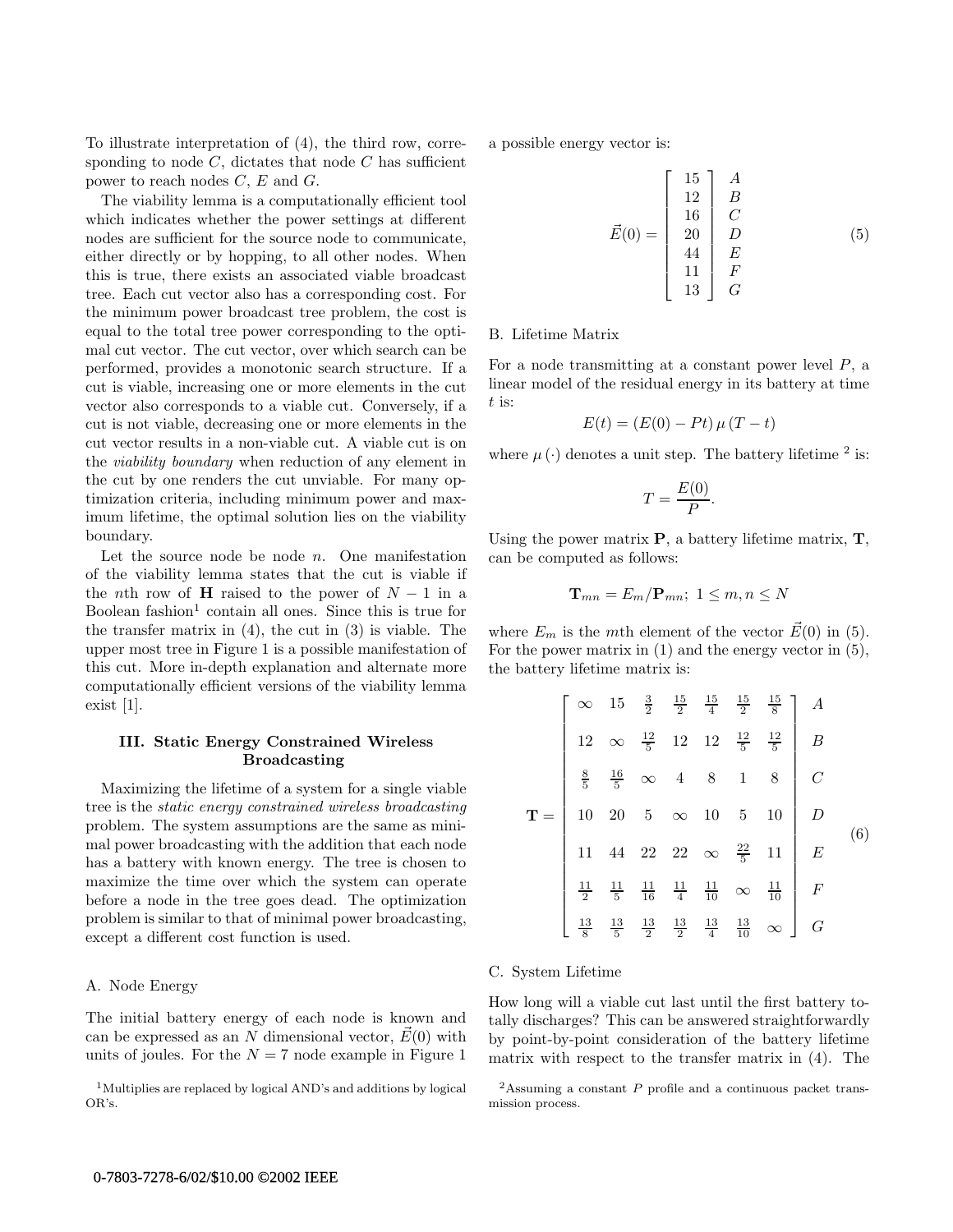values in T corresponding to a '1' in the transfer matrix are:

|                              | $\infty$ 15 - $\frac{15}{2}$ - |          |          |                |        | $\frac{15}{2}$ |   | $\overline{A}$   |                |
|------------------------------|--------------------------------|----------|----------|----------------|--------|----------------|---|------------------|----------------|
|                              | $12\,$                         | $\infty$ |          | 12             | $12\,$ |                |   | $\overline{B}$   |                |
|                              |                                |          | $\infty$ |                | 8      |                | 8 |                  |                |
| $\mathbf{T}[\vec{\chi_R}] =$ |                                |          |          | $\infty$       |        |                |   |                  |                |
|                              |                                | 44       |          | 22 22 $\infty$ |        |                |   | $\boldsymbol{E}$ | $\binom{7}{ }$ |
|                              |                                |          |          |                |        | $\propto$      |   | $\boldsymbol{F}$ |                |
|                              |                                |          |          |                |        |                |   | G                |                |

Node  $E$  can communicate with node  $C$  for 22 minutes or node B for 44 minutes. The cut under inspection is required to reach node  $C$ , however, and the lifetime of the battery for node  $E$  is 22 minutes. The lifetime for each node, captured in the battery lifetime vector,  $\vec{\tau}$ , is revealed as the minimum of each row of  $\mathbf{T}[\vec{\chi_R}].$ 

$$
\vec{\tau} = \min_{\text{row}} \mathbf{T}[\vec{\chi_R}]. \tag{8}
$$

For the running example in (7),

$$
\vec{\tau} = \begin{bmatrix} 7.5 & A \\ 12 & B \\ 8 & C \\ \infty & D \\ 22 & E \\ \infty & F \\ \infty & G \end{bmatrix} \tag{9}
$$

The values for nodes  $D, F$  and  $G$  are  $\infty$  because, as leaves, they expend no energy.

The lifetime of the system for this cut,  $\tau(\vec{\chi_R})$ , is the minimum entry in  $\vec{\tau}$ .

$$
\tau(\vec{\chi_R}) = \min \vec{\tau} = \min_{all} \mathbf{T}[\vec{\chi_R}]
$$

A useful computational equivalent is:

$$
\tau(\vec{\chi_R}) = \min_{all \neq 0} [\mathbf{T} \odot \mathbf{H}]
$$

where  $\odot$  denotes element-by-element multiplication.

The system lifetime for our example is  $\tau(\vec{\chi_R}) = 7.5$ .

## D. Optimization

Optimization for static energy constrained wireless broadcasting is similar to that for minimum power broadcasting [1]. The problem is to find the viable cut which maximizes the system lifetime,  $\tau(\vec{\chi_R})$ .

The search through different cuts obey the following properties<sup>3</sup>

- Lifetime Monotonicity: For a given source, if  $\vec{\chi}_{R2} \geq \vec{\chi}_{R1}$ , then  $\tau(\vec{\chi}_{R2}) \leq \tau(\vec{\chi}_{R1})$ .
- Cut Viability Monotonicity: For a given source, if  $\vec{\chi}_{R_3}$  is viable, and  $\vec{\chi}_{R_4} \geq \vec{\chi}_{R_3}$ , then  $\vec{\chi}_{R_4}$  is viable.
- Cut Non-Viability Monotonicity: For a given source, if  $\vec{\chi}_{R5}$  is not viable, and  $\vec{\chi}_{R6} \leq \vec{\chi}_{R5}$ , then  $\vec{\chi}_{R6}$  is not viable.
- The Optimal Lifetime Cut: The optimal cut that maximizes the system lifetime will be on the viability boundary.

# IV. Dynamic Energy Constrained Wireless Broadcasting

The static energy constrained wireless broadcasting problem in Section III assumes that a single connection tree is used throughout the broadcast operation. Once the first non-leaf node loses its battery power, that connection tree can no longer be used. There are two ways by which the system life can be extended.

- 1. Reconfiguring by optimizing around the remaining nodes.
- 2. Using multiple connection trees during the broadcast operation to prolong overall system life.

We dub the latter approach *dynamic energy constrained* wireless broadcasting. Note that, under the set of assumptions, a node with a dead battery can still act as a leaf in a completely connected tree. At the current stage of research, it is unclear whether reconfiguration or dynamic energy constrained wireless broadcasting will, in general, result in the longest composite system life.

#### A. Analysis and Optimization

Let there be  $\Theta$  distinct viable cuts with assigned connection trees. The cuts are numbered  $\{\theta | 1 \leq \theta \leq \Theta\}.$ During broadcast, cut  $\theta$  will be used  $100 \times \pi_{\theta}$  per cent of the time. Clearly

$$
\sum_{\theta=1}^{\Theta} \pi_{\theta} = 1 \tag{10}
$$

The quantity  $\pi_{\theta}$  is referred to as the *duty cycle* of cut  $\theta$ .

For a given set of duty cycles, pre-specified time intervals can be subdivided into intervals proportional to  $\pi_{\theta}$ . During each interval, the corresponding tree is used. For equally long packets, route variation dictated by the duty cycles can be accomplished by tagging each packet with

 ${}^{3}$ By  $\chi^{2}_{R_2} \geq \chi^{2}_{R_1}$  we mean each element in  $\chi^{2}_{R_2}$  is greater than or equal to each element of  $\chi_{R_1}$ .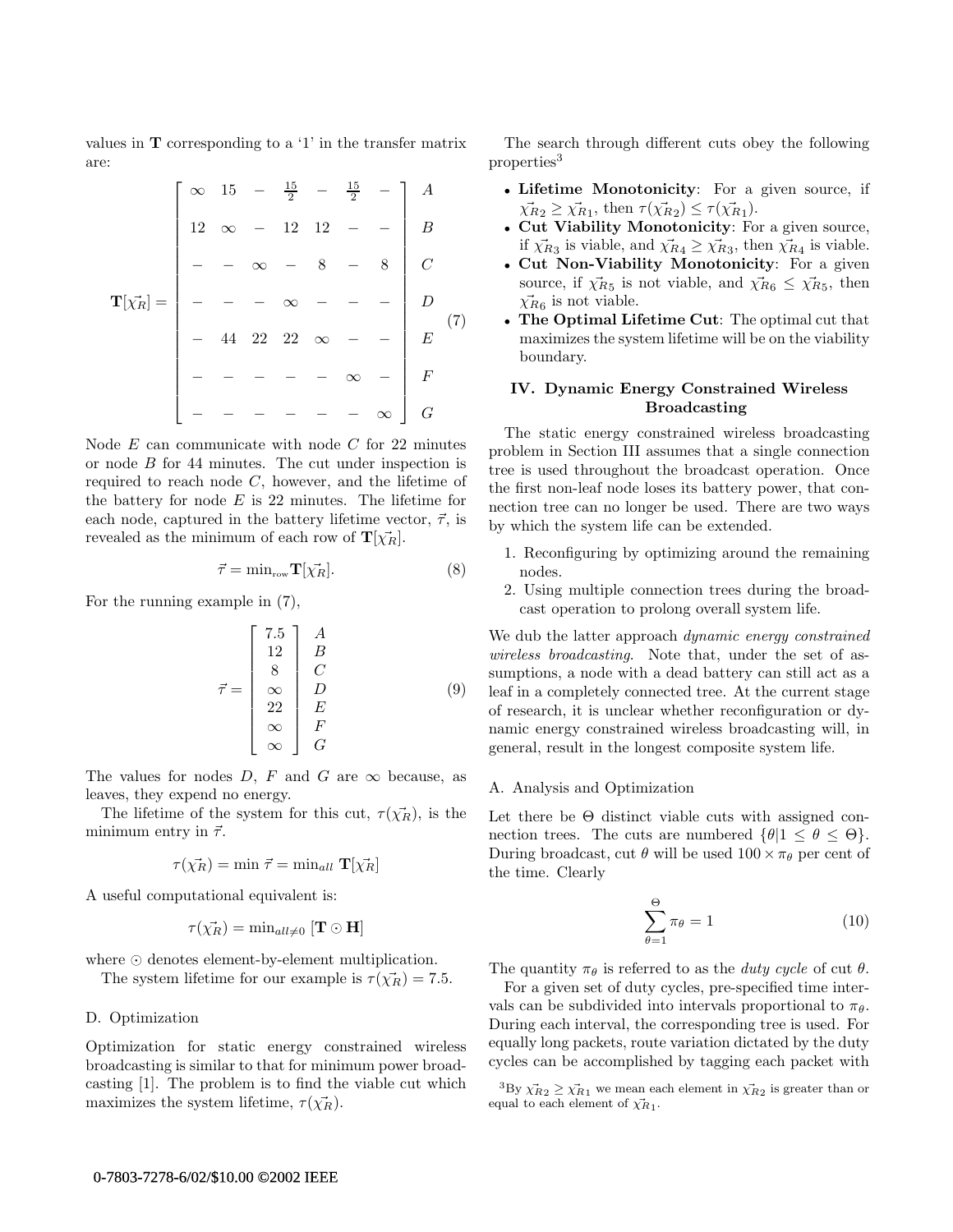$\theta$  in order to specify, in route, which connection tree to follow. Packets are labeled  $\theta$  for  $100 \times \pi_{\theta}$  per cent of the time, or can be labeled stochastically with probability  $\pi_{\theta}$ .

The expended energy of the nth node in the dynamic case is

$$
X_n(t) = \sum_{\theta=1}^{\Theta} \pi_{\theta} P_n^{\theta} t \mu(\tau_n - t)
$$

where  $P_n^{\theta}$  is the power expended by node *n* in cut  $\theta$  and  $\tau_n$  is the lifetime of the nth node in the dynamic system. Clearly, at time  $t = \tau_n$ , all of the battery energy is expended. Thus

$$
X_n(\tau_n) = E_n(0) = \sum_{\theta=1}^{\Theta} \pi_{\theta} P_n^{\theta} \tau_n.
$$

Solving for the node lifetime gives:

$$
\tau_n = \frac{E_n(0)}{\sum_{\theta=1}^{\Theta} \pi_{\theta} P_n^{\theta}}
$$

$$
= \frac{1}{\sum_{\theta=1}^{\Theta} \pi_{\theta} / \tau_n^{\theta}}
$$

where

$$
\tau_n^\theta = \frac{E_n(0)}{P_n^\theta}
$$

is the lifetime of node n in static case  $\theta$ . The dynamic system lifetime is:

$$
\tau=\min\nolimits_n \tau_n.
$$

Our goal, then, is to find a set of duty cycles,  $\pi_{\theta}$  which will maximize

$$
\tau = \min_{n} \left( \frac{1}{\sum_{\theta=1}^{\Theta} \pi_{\theta} / \tau_{n}^{\theta}} \right) \tag{11}
$$

Equation (11) can be alternately expressed as a minimax optimization problem as follows.

$$
\max\left[\min_{n}\left(\frac{1}{\sum_{\theta=1}^{\Theta}\pi_{\theta}/\tau_{n}^{\theta}}\right)\right]
$$

$$
=\min\left[\frac{1}{\min_{n}\left(\frac{1}{\sum_{\theta=1}^{\Theta}\pi_{\theta}/\tau_{n}^{\theta}}\right)}\right]
$$

$$
=\min\left[\max_{n}\left(\sum_{\theta=1}^{\Theta}\pi_{\theta}/\tau_{n}^{\theta}\right)\right]
$$
(12)

Standard minimax optimization routines (e.g., MAT-LAB's *fminimax* routine) can be used to solve for the optimal duty cycles in (12).

Once the optimal lifetime  $\tau$  is found, the residual battery life at the end of the dynamic system lifetime can be calculated as:

$$
E_n(\tau) = E_n(0) - \sum_{\theta=1}^{\Theta} \pi_{\theta} P_n^{\theta} \tau.
$$
 (13)

The system can be reconfigured from the remaining battery power if desired.

## B. The Teamwork Principle

For dynamic energy constrained wireless broadcasting the Θ best cuts need not be the same as the best Θ cuts [3], i.e. the best team does not necessarily consist of the best individual players. Thus, in choosing Θ cuts to constitute the dynamic system, one is not assured of optimality by choosing the best  $\Theta$  static cuts.

# B.1 TOCS

As generically illustrated in Figure 2, a team optimization of cooperating systems (TOCS) approach [2] is appropriate for solution of the dynamic energy constrained wireless broadcasting. Values of cuts are aggregated to the fitness,  $\tau$ , from which substitutions for the next iteration of cuts and duty cycles emerges.



Fig. 2. Proposed procedure for team optimization of cooperating systems (TOCS) solution of the dynamic energy constrained wireless broadcasting problem.

TOCS in Figure 2 begins with Θ viable cuts. The choice of  $\Theta$  is fixed. As a pedagogical example, suppose there are  $N = 7$  nodes and  $\Theta = 3$  trees. The optimal